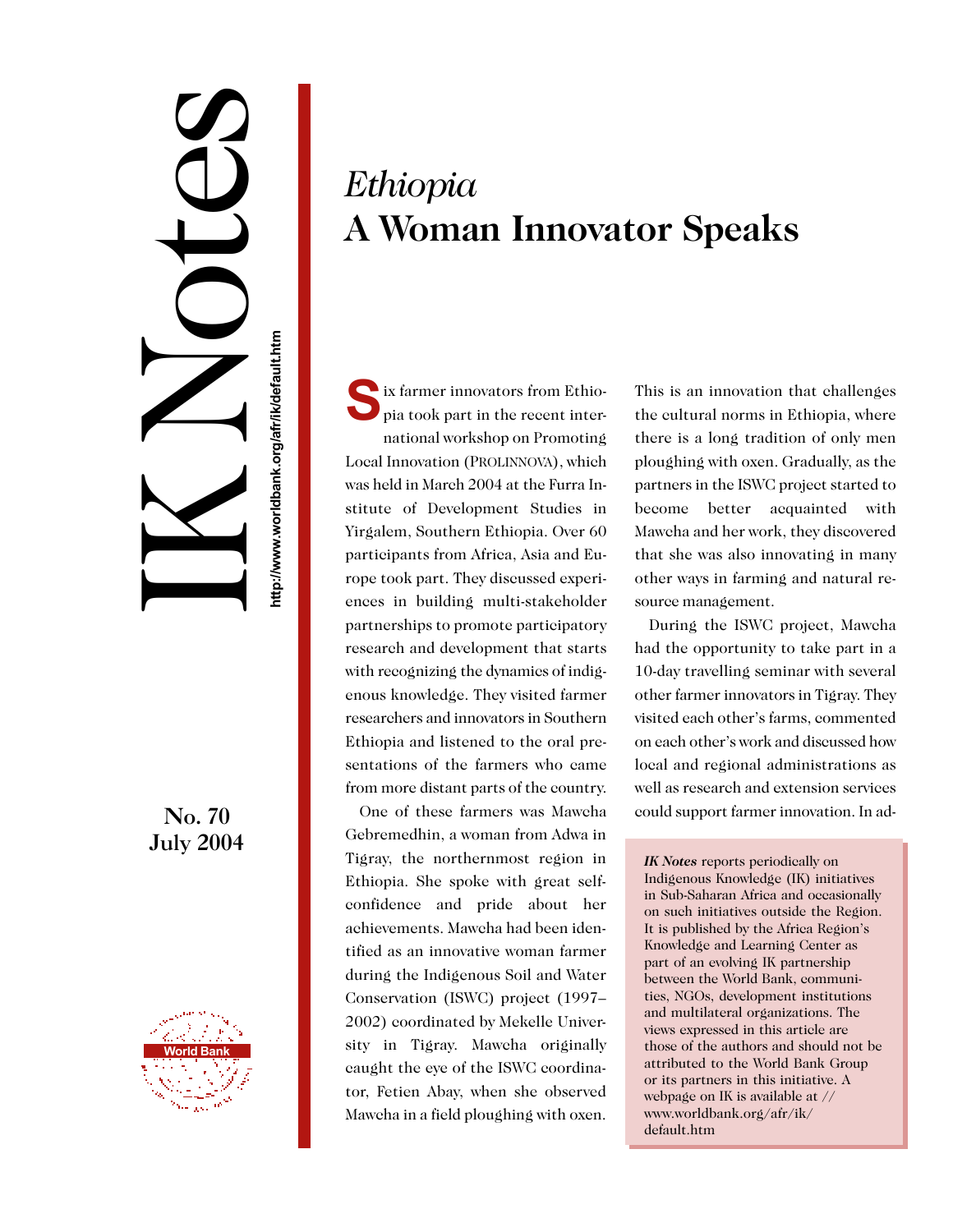dition to this, Mawcha has often received visitors at her home—not only other farmers but also senior government officials and guests from overseas—and has told her story many times:

"My name is Mawcha Gebremedhin. I am 45 years old. After I was married to my husband, we begot a child. But then there came the 1984 drought and famine in the country and my husband was taken to a resettlement programme in the southern part of my country. The place he went was so far that he couldn't come and see me. His departure was a big challenge for me and my son. I had to work as a daily labourer in the houses of many people to be able to feed my son and myself. I worked for more than 16 hours each day and yet I used to get only 10 Birr per month and something to eat. But it was very difficult for me to go on like that. I couldn't carry on because the work did not bring enough for us and I couldn't bear the ridicule of the other women in the village. Because I was working for other people, the women were not

| <b>IK Notes</b><br>would be of interest to:                                                        |
|----------------------------------------------------------------------------------------------------|
| Name                                                                                               |
| <b>Institution</b>                                                                                 |
| <u>Address</u>                                                                                     |
|                                                                                                    |
|                                                                                                    |
| Letters, comments, and requests for publications<br>should be addressed to:                        |
| <b>Editor: IK Notes</b><br><b>Knowledge and Learning Center</b>                                    |
| <b>Africa Region, World Bank</b><br>1818 H Street, N.W., Mailstop J8-811<br>Washington, D.C. 20433 |
| E-mail: pmohan@worldbank.org                                                                       |

even willing to talk to me as they used to do before my husband left. This made me decide to work on my own fields. I had been giving these to the family of my husband for farming, using our oxen for ploughing, and they gave me half of the harvest. The income I used to get from this sharecropped land was very meagre. Even though I supplemented it with the income I got from daily labour, it was still not enough. So I decided it would be better to spend my time on my field and plough by myself.

"In my area, women don't plough. Ploughing is traditionally men's work. Thus, I didn't have the skill of ploughing. But because I was determined and faced a very pressing problem, I just boldly asked some men who had always been good to me. A couple of them laughed at me and advised me not to try. But, after my persistent requests, a couple of them showed me how to assemble the plough implements and how to handle the oxen. Thus, I started to plough my own fields by myself.

"In the beginning, some people considered me as an evil wisher who would cause many vicious things to happen in the village. Many people came and insulted me with very humiliating words. Some came and genuinely advised me to stop ploughing and to marry another husband or to sell local beer. This was a big pressure for me. I used to hide when people passed by. I had to bear all the problems, the ridicule and the laughter of people in my village who used to respect me before my husband left.

"After some time, I became good in the work. My fields were as good as the fields of the men. I harvested as much, if not more, than they did. That was a landmark for me and for my village. It was a strange thing for the people in my village. There is a saying in our village that the harvest from a woman's field is not even enough for one meal. But my harvest was enough for months for both me and my son. I started sending him to school, even though it was difficult for me to take care of the oxen as well as do all the other farm activities without his help.

"The pressure from people did not lift, but it became much less. After some years, I forgot to be shy and became stronger. I continued to be vigilant and hard working. But then there came a new pressure from the relatives of my husband. As I said, in the previous years, I used to give them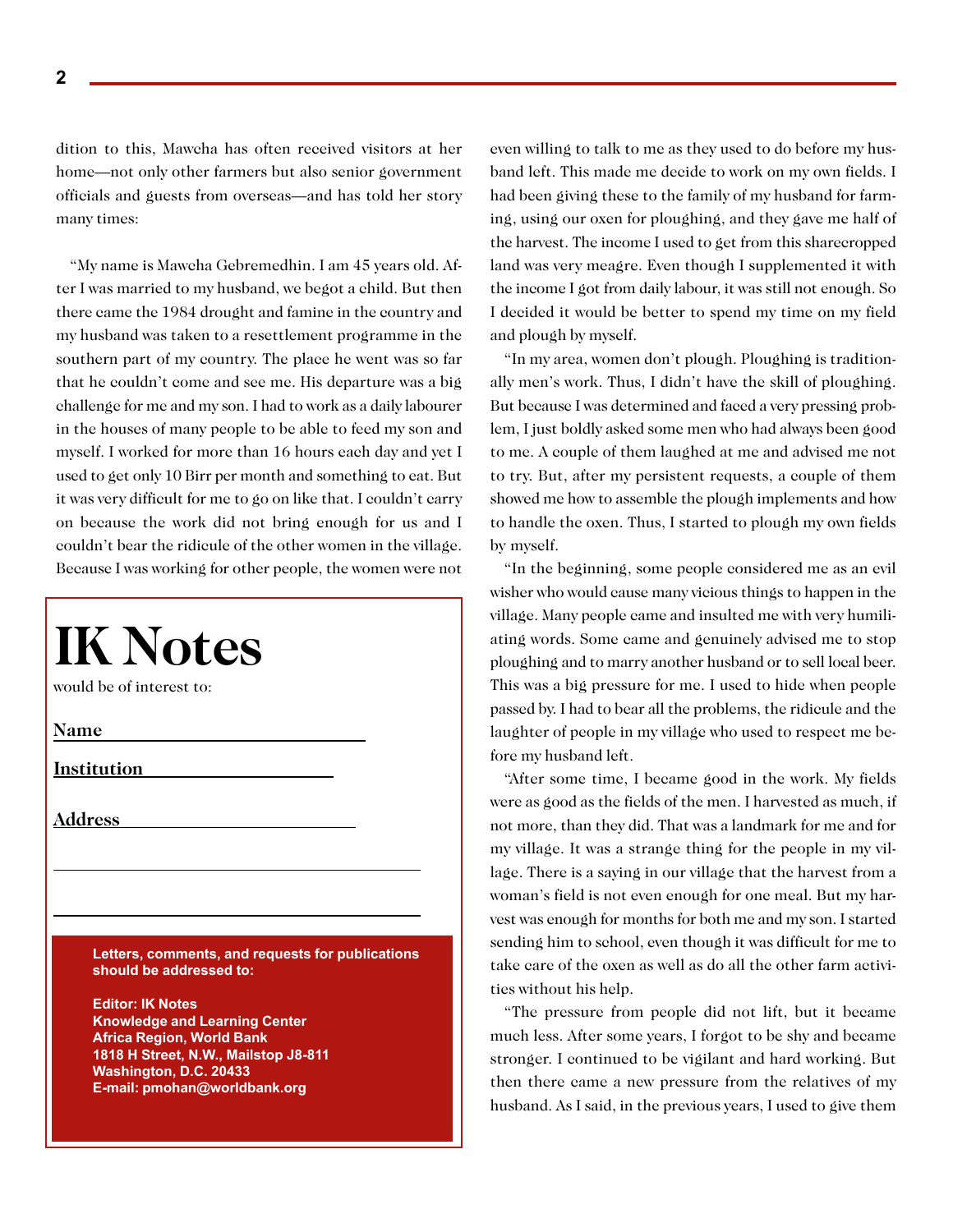my land and they sharecropped it. But when I started to till it myself, they did not like this and became like enemies.

"I am not originally from the village where I now live. My husband took me from another village far away, so I do not have access to support from my own relatives. The relatives of my husband told me to leave their brother's land and to go back to where I came from. But I couldn't do that, because my mother and father were no longer alive by then. So I stuck to the land of my husband. His relatives started to hit my son and my oxen. I tried to get protection from the *Baito* [the village administration], which helped me to stay in the village.

"In the meantime, my husband came from the resettlement programme to the village and asked me to go there with him. He said he was getting richer there. But I refused. He, however, did the worst and most unexpected thing for me—he took my son with him. That was the worst day for me; I even thought to kill myself. I thought that my son would be my protection in the future, and all of a sudden I felt as if I had lost my future. But the *Baito* people were very cooperative and good. They consoled me and told my husband's family that the land belongs to me and that they could be punished if something happened to me. This gave me strength and I continued to work hard.

"As I said, my harvest was very good, indeed even better than the harvest of some men in the village. Some villagers whose sons were in town and who were too old to continue ploughing asked me to till the land for them on a sharecropping basis. I accepted their offer and started tilling and sowing the land of four families. This was a big blow for the relatives of my husband, but a big strength for me. It had both economic and social advantages for me: I get half of the produce I harvest from their land, and the people have started to accept my strength and innovation. They said: 'We used to laugh at you; now you laugh at us'.

"Four women whose husbands were sent for military assignment to the militia asked me to show them how to plough. I trained them and they tilled their land for years till their husbands came back. In addition, three schoolgirls who live in the village asked me to do the same, and I trained them and they are still tilling their land.

"In the meantime, the people from the Bureau of Agriculture gave me words of encouragement and things have become better for me. And, most important of all, people from Mekelle University heard about my innovation and came to me. They wrote down what I am doing and gave me a prize as top woman innovator, together with other women. Since then, they frequently visit me and give me advice and encouragement.

"After I started to till the land of the four families, I left the steeply sloping part of my land fallow. I left it to regenerate because that part was degraded and production started to decline. And, in fact, it was no longer necessary to plough that part of my land. I had enough for myself from what I got from the plots I was sharecropping. I made checkdams by carrying soil from other parts of my land. These dams stop the flood that washes down the soil from the mountain. I also sowed grasses to stabilize them. After long years, the land grew big trees. This again was a source of dispute with my neighbours and, of course, with my husband's relatives. They tried to cut the trees and to take the grass. I had to guard the land, even at night. One day my husband's relatives tried to hit me. In fact, they did. But I appealed to the *Baito* and they were punished. They were given a last warning that if anything happened to me they will be held accountable.

"Since then, I am using the grass for my oxen. The trees regenerated nicely and I use them whenever necessary. For instance, I cut the branches for fuel, I cut some strong branches for making the ploughshare, I sell them and many other things. I am also raising goats and sheep using the grass in my forest.

"Now with the help and encouragement I get from the *Baito*, the university, the Bureau of Agriculture and other visitors, I am leading a wonderful life. I built a house of my own. To do this, I have made my own road across the mountain to be able to transport the stones by car. Now I have a good house and am proud of it.

"Thank you."

Just before Mawcha came to the workshop in Southern Ethiopia, she was working as a consultant in Tigray. The Adigrat Diocese Catholic Secretariat (ADCS) in the Eastern